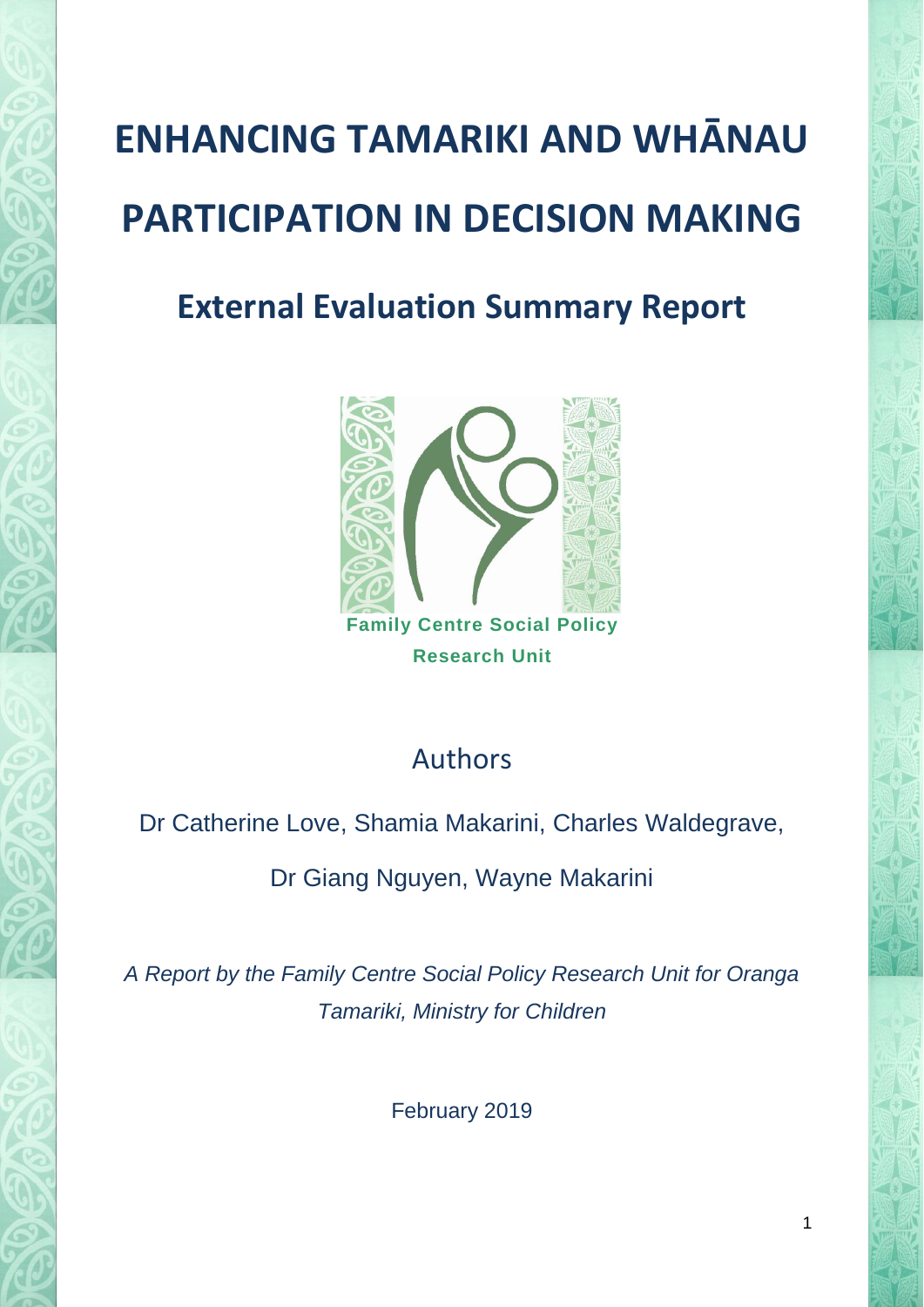**Te Aroha**

**Te Whakapono,** 

## **Me Te Rangimarie**

## **Tātou Tātou e**

With Love,

Faith and Belief,

Peace and Calm

We will share and care for each other

## **Foreword**

Me mihi ka tika te rōpū rangahau nei ki ngā tāngata huhua i whakawātea mai i ō rātou mahi ki te whai wāhi i roto i tēnei kaupapa rangahau.

E kiia ana ngā kōrero a ō tātou mātua tīpuna nāu te rourou, nāku te rourou ka ora ai te iwi.

Tēnā koutou katoa.

The research group would like to thank the many people that made themselves available to participate in this research project. An ancestral proverb states that "with your foodbasket (contribution) and my foodbasket (contribution) we can all prosper".

Thank you all.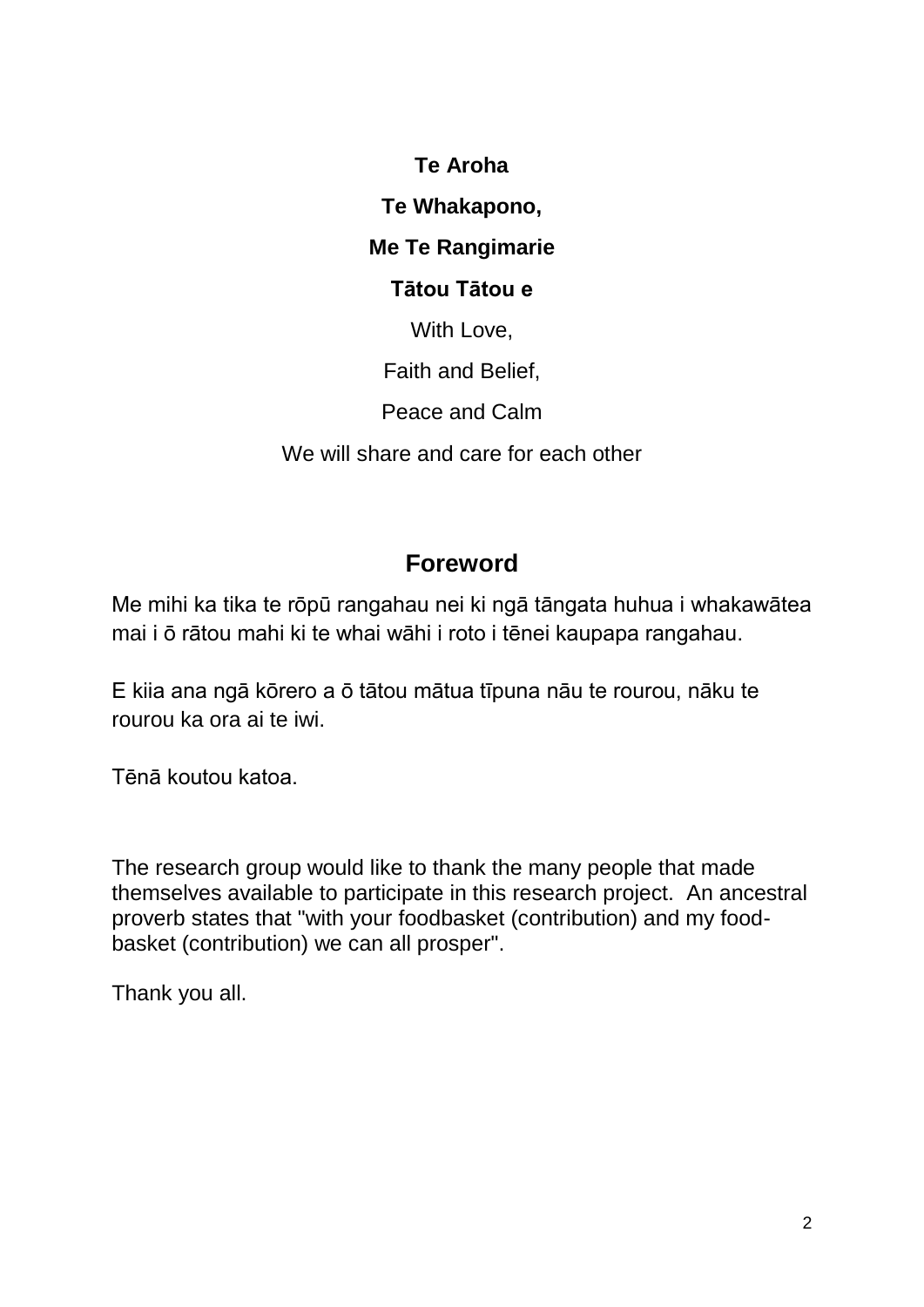## **Summary Report**

#### *The focus*

This is an external process evaluation report of a pilot project being carried out in three New Zealand sites entitled 'Enhancing Tamariki and Whānau Participation in Decision Making', by the Family Centre Social Policy Research Unit for Oranga Tamariki. The kairāranga-a-whānau initiative sits within the framework of 'enhancing tamariki and whānau participation in decision-making'. It is one of a suite of 'Early Enhancements' that Oranga Tamariki introduced under the 4 year 'Transformational Change Programme'. The Early Enhancements are aiming to achieve tangible improvements for Māori tamariki and whānau within Oranga Tamariki's areas of responsibility and generate momentum for long term change.

The evaluation research sought to understand: i) how whakapapa research, whānau searching, and hui-a-whānau are operating in practice on the ground at evaluation sites through the different implementation models; ii) how the kairāranga role supports tamariki and whānau participation in decision making, particularly through the use of cultural practices; and iii) the experiences of tamariki and whānau with the services in terms of finding them meaningful, feeling supported and whether there is an overall improved quality of service as seen by them.

The evaluators were also asked to investigate how the work of kairāranga, and the experiences of tamariki and whānau working with them, is aligned and/or consistent with Te Toka Tumoana the framework for working with Māori, that was introduced in 2016. Te Toka Tūmoana was developed by Principal Advisors Māori at Oranga Tamariki's Practice Centre to provide guiding principles for working responsively with Māori mokopuna.

#### *The methodology*

The methodology utilised kaupapa Māori and co-creation principles in a qualitative study. The questioning adopted a whānau narrative enquiry approach. Interviewing was carried out kanohi ki te kanohi (face to face) by Māori interviewers. A mixture of focus groups and individual interviewing took place depending on the choice of the participants.

Separate interviews and question lines were prepared for tamariki, whānau, kairaranga, kaimahi and stakeholders. The interviews took place in three selected sites West Auckland, Blenheim and Christchurch South.

#### *Findings*

Kairaranga positions are specialist positions requiring deep understanding of and experience within te Ao Māori and tikanga-a-iwi values and practises.

The consistent responses from tamariki, whānau, kaimahi, stakeholders and kairāranga themselves was that they were making deep connections helping the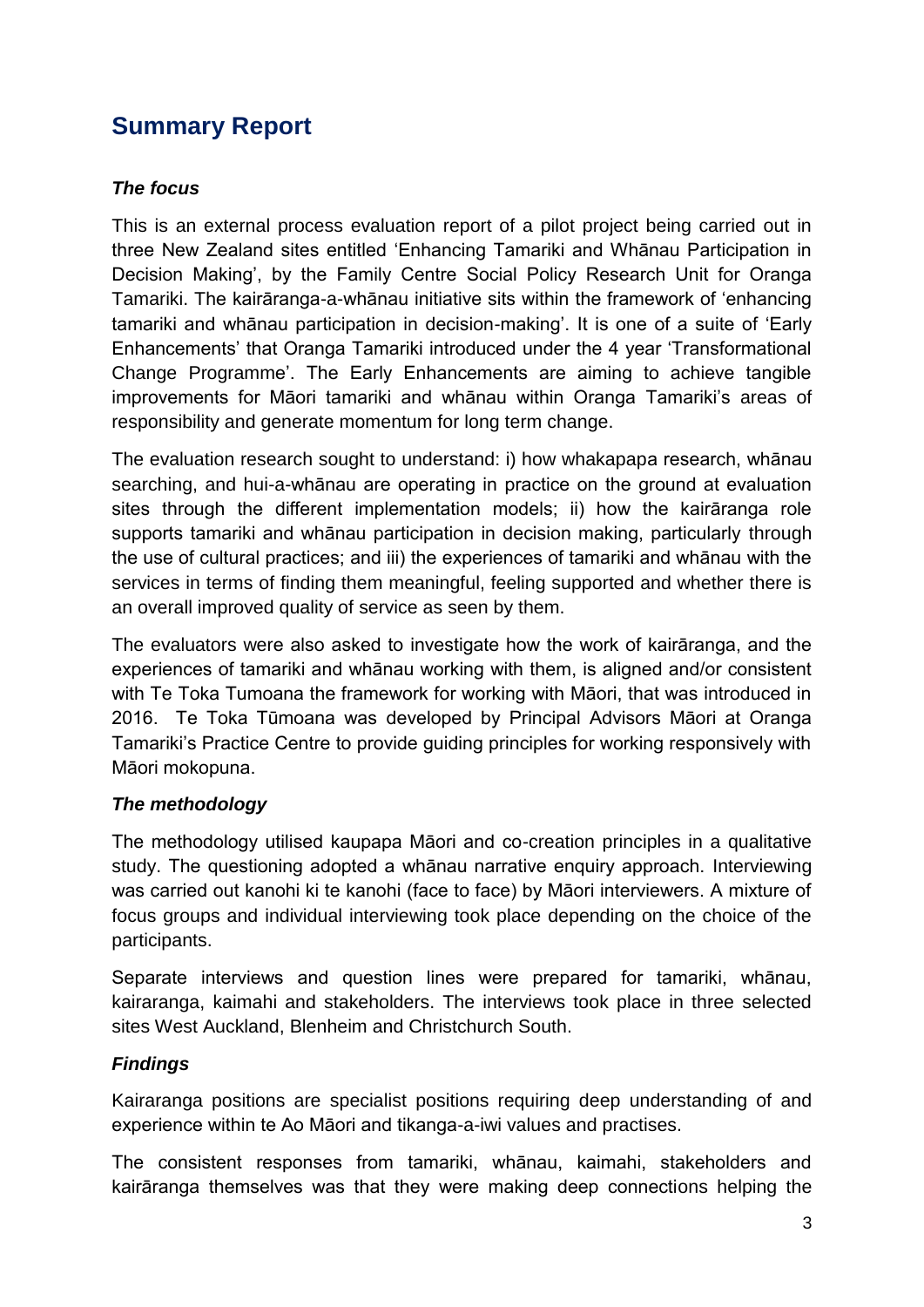young people and families involved, to explore their whakapapa heritage and become much more involved in te Ao Māori through their extended families. High levels of trust have developed, and the young people and their families clearly felt they had agency in the process. They experienced the service as helpful and empowering for them, which for many whānau in the child protection system is a new experience.

The following three findings were evident at all sites examined in this research:

- Whakapapa research, whānau searching, and hui-a-whānau are being implemented successfully at all sites.
- Tamariki and whānau report positive outcomes from these processes
- Early involvement of kairāranga and implementation of these processes for new notifications will assist and most probably improve the assessment process.

The specific guiding principles of Te Toka Tūmoana are certainly evident, both within kairāranga 'on-the-ground' practise, and from the service as experienced and described from a tamariki/whānau perspective. While kairāranga themselves were often not comfortable with breaking their models of practise down into the discrete guiding principles associated with Te Toka Tūmoana, and nor were tamariki and whānau specifically aware of these principles, Te Toka Tūmoana principles were featured in these tikanga based models of practise.

- Kairāranga worked naturally within an Ao Māori, tikanga based framework.
- Te Toka Tūmoana guiding principles clearly expressed primary values and Māori beliefs set out in the three overarching principles.
- Te Toka Tūmoana were naturally manifested in Ao Māori, tikanga based practice.
- Kairāranga did not, in practice, differentiate individual principles in their approach to tamariki and whānau. Instead, an Ao Māori, tikanga-based framework was utilised.
- This usually incorporated the eight principles, applied simultaneously during processes, including whakapapa research, whānau searching, and hui-a-whānau.
- Kairaranga activities are driven by aspirations and aroha for tamariki and whānau, together with belief in the efficacy of whānau, hapū, iwi, hāpori systems, i.e. a Māori worldview.

The model is working successfully. The kairāranga bring skill, experience, cultural connections and knowledge. Whānau report high levels of trust, engagement and satisfaction. The teamwork in the sites is strong and the model is bringing positive outcomes for tamariki/whānau, their participation and their decision-making.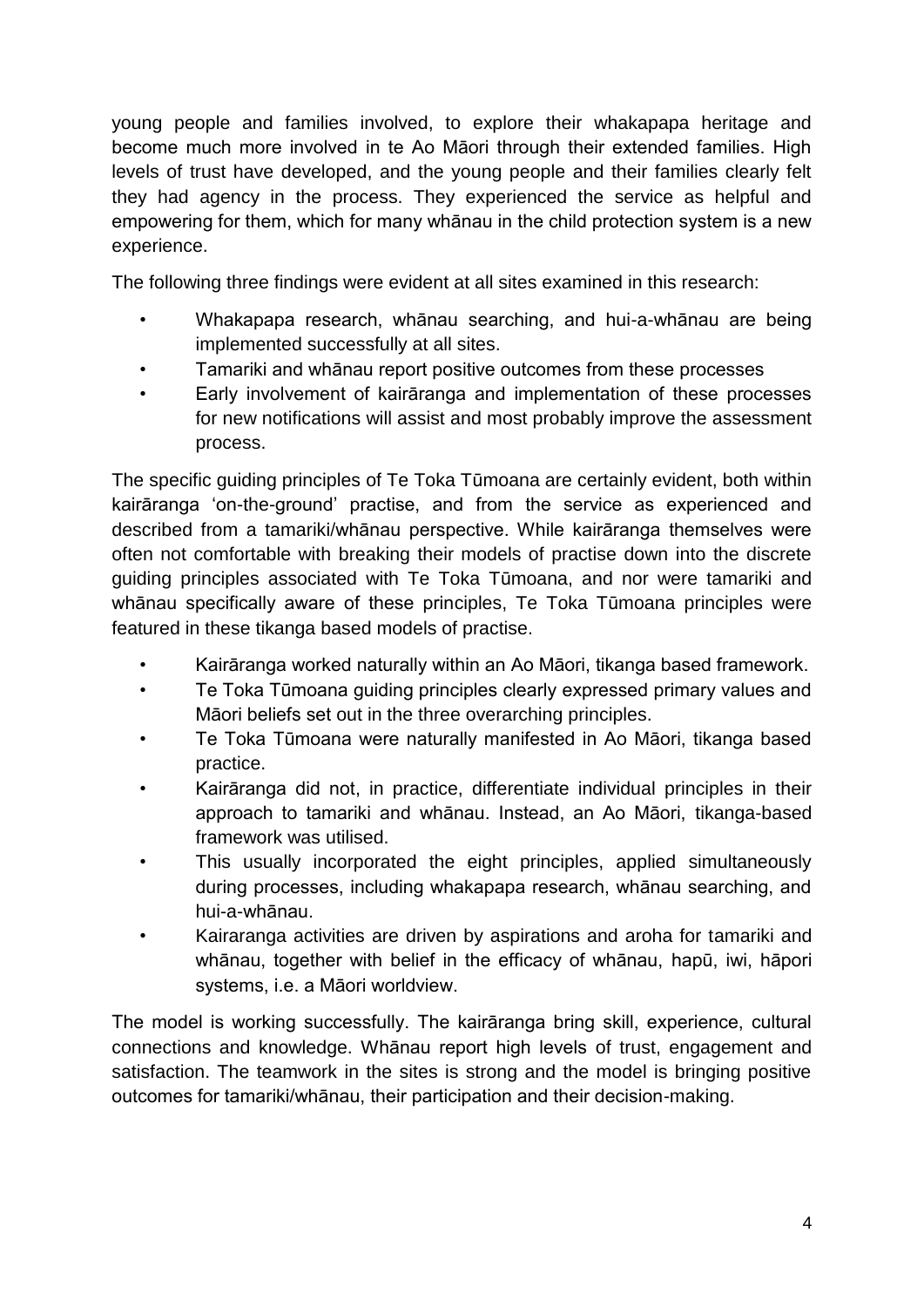#### *Challenges ahead*

Despite the clear strengths of Kairāranga models of practice, there are several challenges in the Oranga Tamariki context. These challenges are closely related to the strengths listed above and the success to date. The implications section highlights the issues involved. New hope has been created and sustaining it is now very important for the tamariki and whānau directly, but also kairāranga, other kaimahi and stakeholders who have committed a lot to the change, and potentially have innovative perspectives to improve state services for tamariki and whānau in the long term.

A fundamental issue concerns how kairāranga and other kaimahi can maintain cultural integrity and develop their practice models within a large established institution of government. Their success has been largely due to their cultural knowledge, deep connections into the Māori world and the flexibility they have had to work with tamariki and whānau. For this to continue and develop, a role and status within the organisation needs to emerge out of the initial contracts.

The kairāranga are helping turn an organisation around, that despite many wellintentioned efforts, has failed tamariki. They are going to need employment pathways, pay levels that recognise the skills they bring and employment security. At the same time, they need to be free from the institutional constraints that take them out of their embedded cultural and community connections and the trust they have built up. They will need to be properly resourced in the role and sustainably employed so Oranga Tamariki does not lose them to some other organisation.

These are challenges of the success of the project and are addressed in the implications section. The care of many of Aotearoa's most vulnerable children has failed over many decades. The extraordinary results revealed in this evaluation do suggest those failures can be turned around for Māori children, young people and their whānau if a deeply embedded cultural model such as this one, can continue to grow and offer hope and empowerment to whānau who have experienced little of that.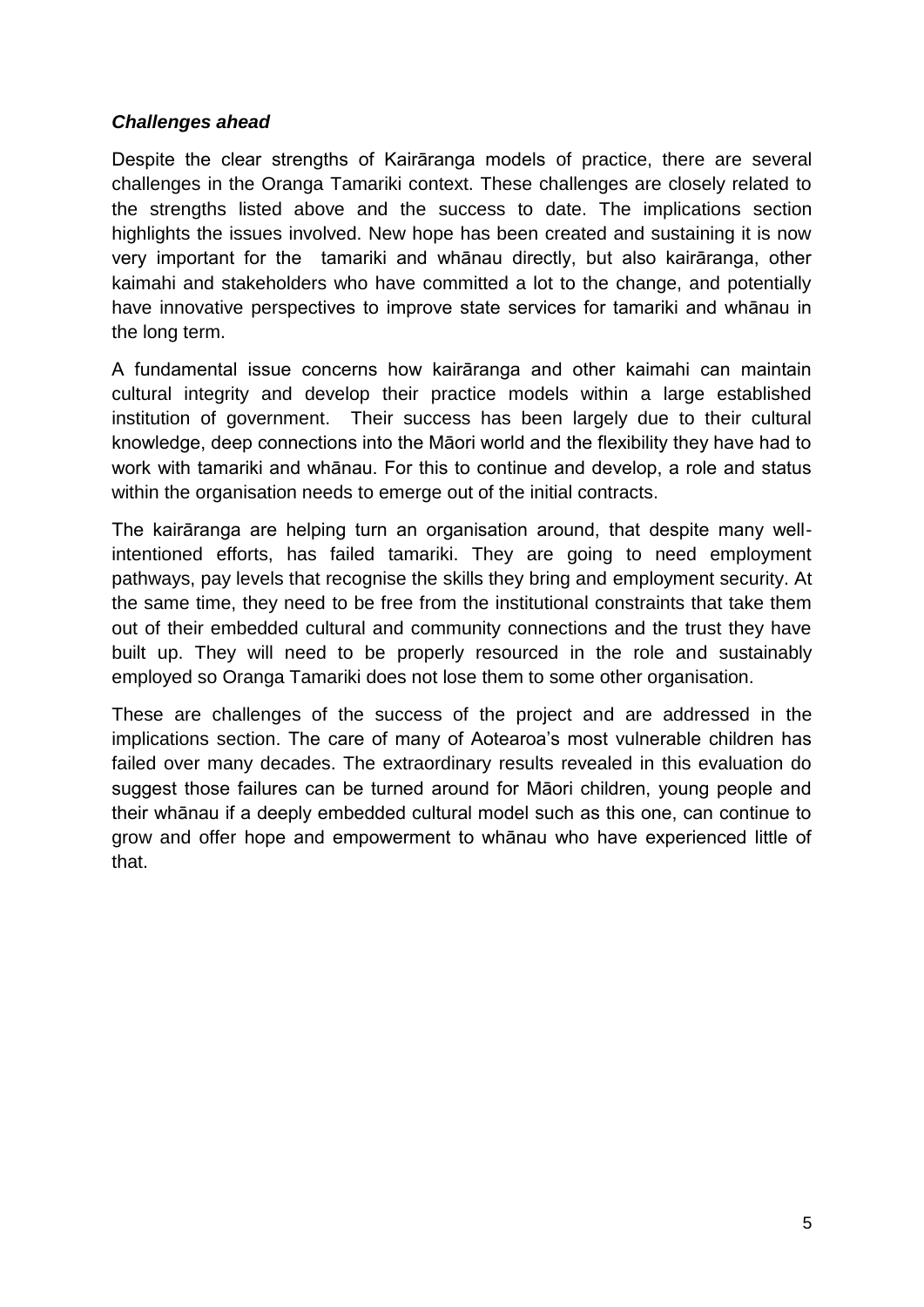## **Implications**

The child protection system in Aotearoa New Zealand has had a mixed history and by world standards, minimal success. The numbers of Māori children in care, when compared proportionately with other cultural groups is a testament to systemic failure despite numerous attempts to turn it around. The effects of Māori overrepresentation in state and non-whānau care impact whānau, hapū, iwi and Māori communities as well as the tamariki themselves. These impacts are intergenerational and overwhelmingly negative.

The development of an indigenous model with whakapapa/genealogy and extended whānau at its heart is a seriously alternative model to those that have been practiced by mainstream social workers, psychologists and other Crown-institute professionals. It draws deeply from Māori culture rather than the academic training and professional codes of practice that are usually implemented with modest success and worse.

The findings in this evaluation have demonstrated the strength of this deeply cultural approach that encourages participation, builds identity and strengthens family connections, particularly through the work of culturally connected community based kairāranga. The trust they have been able to generate with vulnerable whānau through their immersion in, and respect for, te Ao Māori has been quite remarkable, and in sharp contrast (albeit early days) to the state welfare services for Māori children over decades and more.

The recommendations below spring from the voices of tamariki, whānau, kairāranga, other kaimahi and stakeholders interviewed who are most affected by, and potentially have innovative perspectives to improve, state services for tamariki and whānau. A fundamental issue concerns how kairāranga and other kaimahi can maintain cultural integrity and develop their practice models within a large established institution of government.

- 1. Oranga Tamariki develops a supportive management structure that provides security and tenure for kairāranga within the institution with a recognised status in relation to other helping roles, but at the same time facilitates the flexibility for them to continue to grow and develop their tikanga practise.
- 2. Oranga Tamariki develops secure employment pathways that enable kairāranga to have a recognised role in relation to other employment paths so their experience gained with tikanga and whānau, can in future years also contribute to the quality and culture of the Ministry.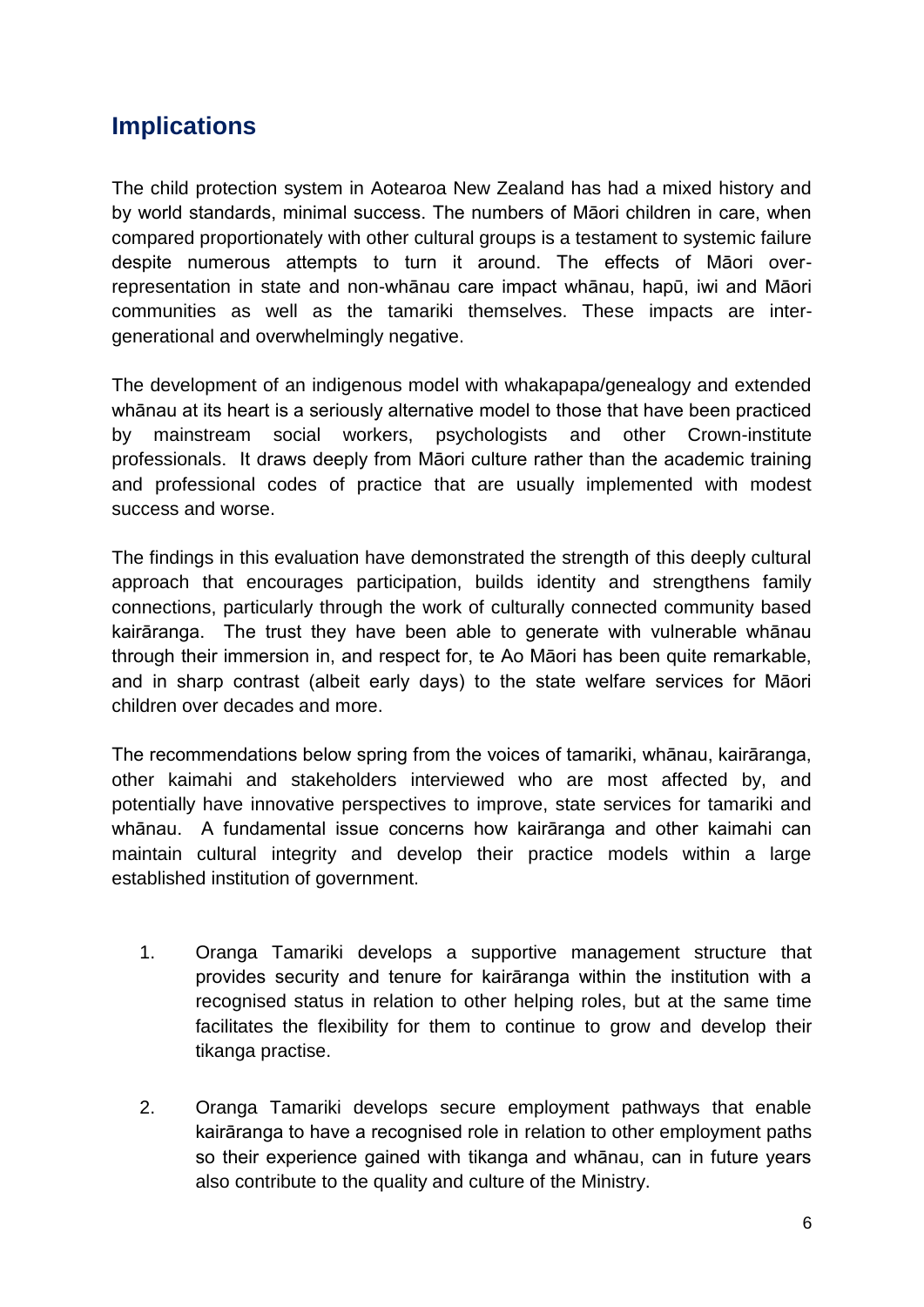- 3. Kairāranga increasingly be drawn into early decision-making roles in partnership with other staff at the triage stage, so that their role of enhancing tamariki and whānau participation in decision making occurs as an early strength-based intervention.
- 4. As Oranga Tamariki recognises the substantially positive cultural and support roles that kairāranga have, it protects them against mainstream and bureaucratic requirements that could compromise their cultural work and strong advocacy for families.
- 5. Oranga Tamariki ensure provision for appropriate kaupapa Māori professional as well as peer supervision, ongoing training and development for kairāranga.
- 6. Oranga Tamariki work to increase understanding and appreciation by existing staff of kairāranga, other kaimahi kaupapa Māori and iwi/hāpori partnerships for their expertise and the value of their contributions. This could occur through professional development, education and training for staff at all levels (management, supervisory, social work, administrative) to increase understanding of kairāranga models of practice and Te Toka Tūmoana principles.
- 7. That Oranga Tamariki continue to develop consistent principles and standards in the work of kairāranga but allow flexibility across sites and local application.
- 8. Kairāranga be resourced adequately for their role with tamariki and whānau in the community, including koha, manaakitanga, travel and accommodation
- 9. Special care be taken during the transition to care process, particularly when deciding a placement where the tamariki involved are not aware of their Māori heritage or have few links to it and do not know the whānau they may be being connected with. Where this intervention is used, it is important that support for the tamariki and whānau continues after the placement and ensures that it is secure and fulfilling for them.
- 10. As kairāranga have direct contact with the sorts of children and families who have often been failed by our child protection system, their participation and influence in decision making be encouraged and developed within the Ministry, and that the expertise of kairāranga,